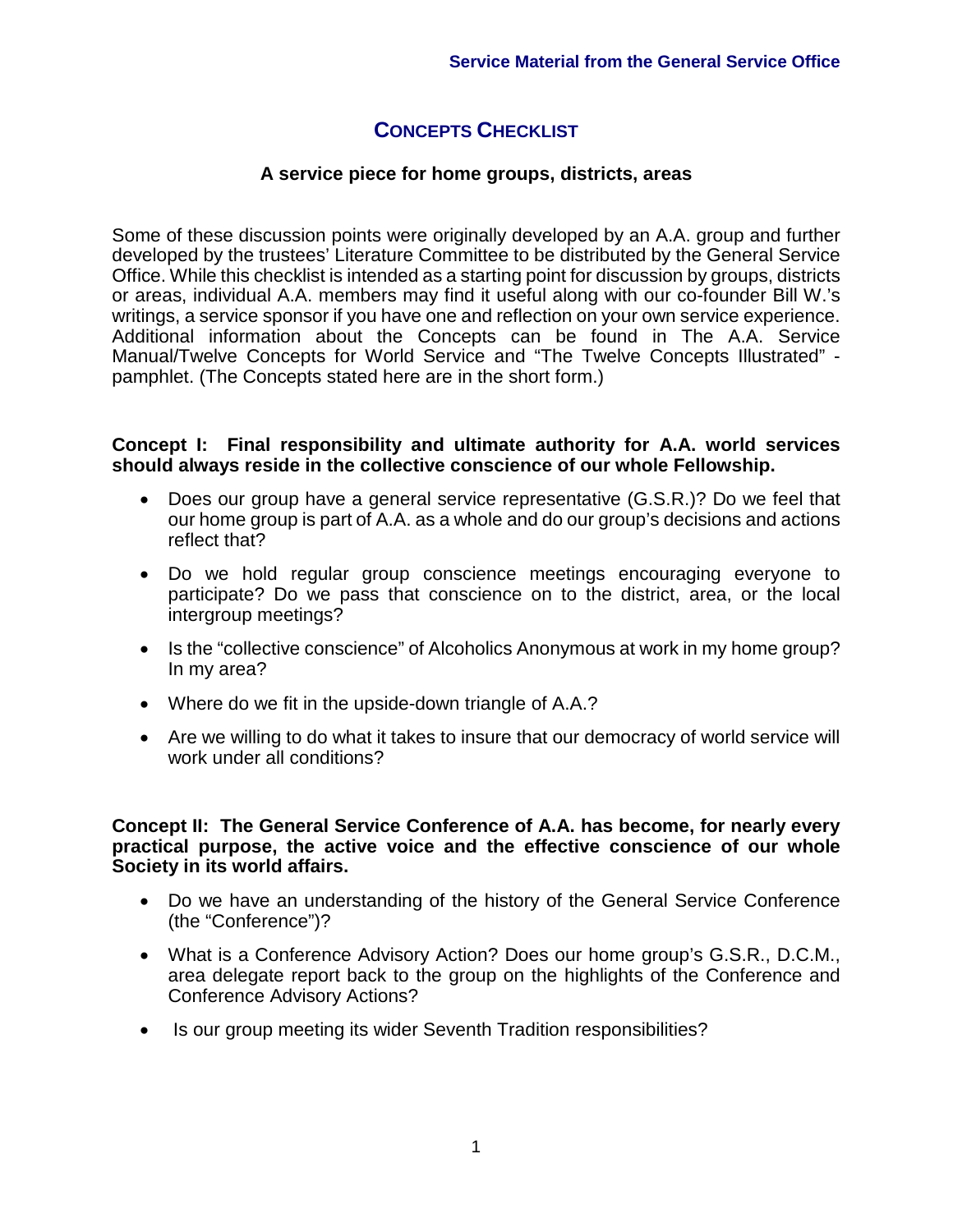**Concept III: To insure effective leadership, we should endow each element of A.A. —the Conference, the General Service Board and its service corporations, staffs, committees, and executives—with a traditional "Right of Decision."**

- Do we understand what is meant by the "Right of Decision"? Do we grant it at all levels of service or do we "instruct"?
- Do we trust our trusted servants G.S.R., D.C.M., area delegate, the Conference itself?

#### **Concept IV: At all responsible levels, we ought to maintain a traditional "Right of Participation," allowing a voting representation in reasonable proportion to the responsibility that each must discharge.**

- Do we understand the spiritual principles underlying the "Right of Participation"?
- What does "in reasonable proportion" mean? Do we understand when it is appropriate for A.A. paid staff to have a vote at the General Service Conference or in our local service structure?
- Do we expect that, because we are A.A. members, we should be allowed to vote at any group, even if we are not active members of that group?

## **Concept V: Throughout our structure, a traditional "Right of Appeal" ought to prevail, so that minority opinion will be heard and personal grievances receive careful consideration.**

- Do we encourage the minority opinion, the "Right of Appeal," to be heard at our home group, district committee meetings, area assemblies and the Conference?
- What does our group accept as "substantial unanimity"?
- Has our group experienced the "tyranny of the majority" or the "tyranny of the minority"?
- Does our group understand the importance of all points of view being heard before a vote is taken?

## **Concept Vl: The Conference recognizes that the chief initiative and active responsibility in most world service matters should be exercised by the trustee members of the Conference acting as the General Service Board.**

- Are we familiar with how our General Service Board (G.S.B.) Class A and Class B trustees serve A.A.? Are we familiar with how our other trusted servants serve A.A.?
- Are we clear about the terms, "chief initiative" and "active responsibility"? Can we see a direct link to our home group?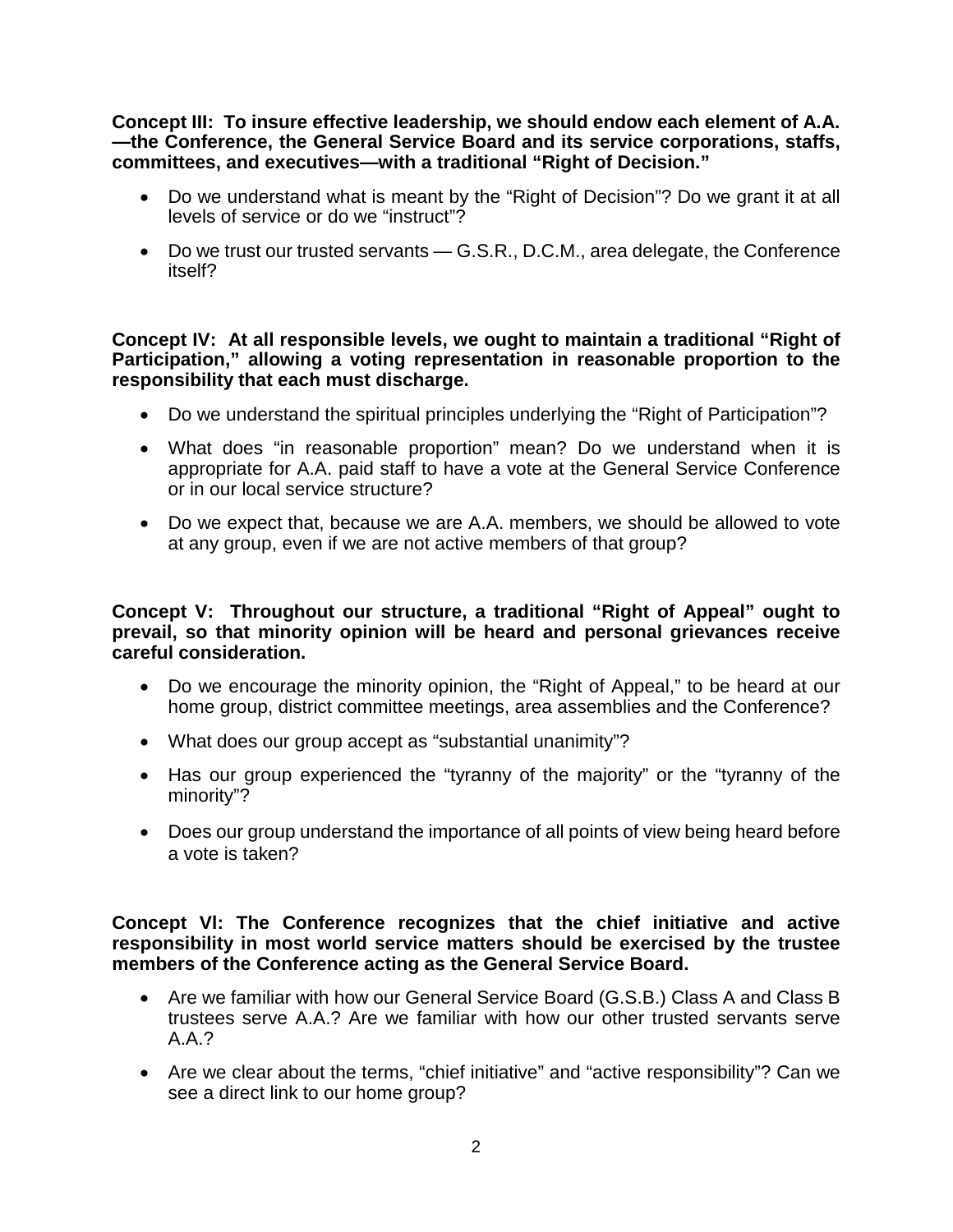**Concept Vll: The Charter and Bylaws of the General Service Board are legal instruments, empowering the trustees to manage and conduct world service affairs. The Conference Charter is not a legal document; it relies upon tradition and the A.A. purse for final effectiveness.**

- Do we act responsibly regarding the "power of the purse"?
- Do we realize that the practical and spiritual power of the Conference will nearly always be superior to the legal power of the G.S.B.?

**Concept VIII: The trustees are the principal planners and administrators of overall policy and finance. They have custodial oversight of the separately incorporated and constantly active services, exercising this through their ability to elect all the directors of these entities.**

- Do we understand the relationship between the two corporate service entities (A.A. World Services, Inc., the A.A. Grapevine) and the General Service Board?
- How can the business term "custodial oversight" apply to the trustees' relationship to the two corporate service entities?
- Does my home group subscribe to G.S.O.'s bimonthly newsletter *Box 4-5-9*? A.A. Grapevine? Do I?

**Concept IX: Good service leadership at all levels is indispensable for our future functioning and safety. Primary world service leadership, once exercised by the founders, must necessarily be assumed by the trustees.**

- Do we discuss how we can best strengthen the composition and leadership of our future trusted servants?
- Do we recognize the need for group officers? What is our criteria for election? Do we sometimes give a position to someone "because it would be good for them"?
- Do I set a positive leadership example?

## **Concept X: Every service responsibility should be matched by an equal service authority, with the scope of such authority well defined.**

- Do we understand "authority" and "responsibility" as they relate to group conscience decisions by G.S.R.s, D.C.M.s and our area delegates?
- Why is delegation of "authority" so important to the overall effectiveness of A.A.? Do we use this concept to define the scope of "authority"?